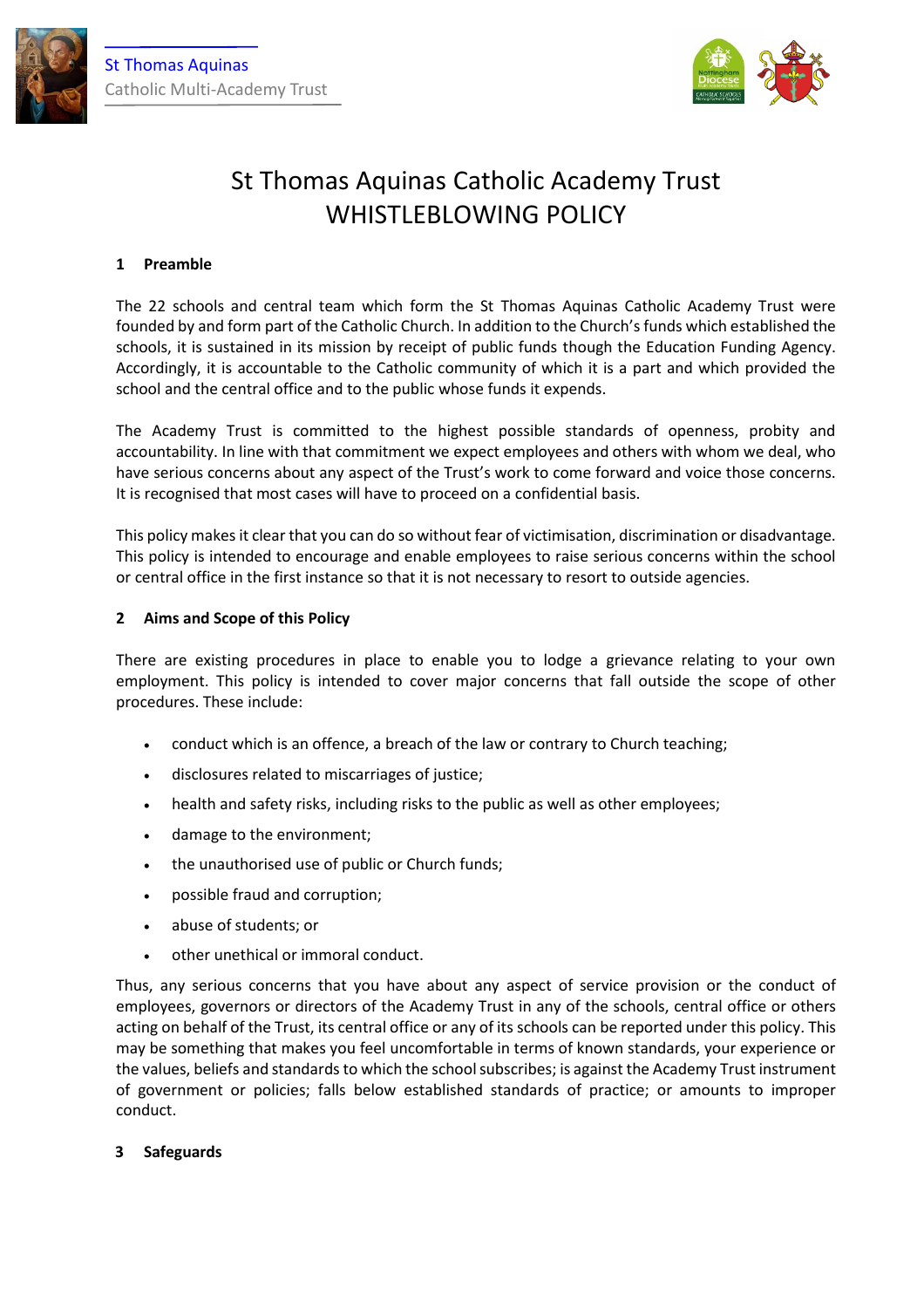The Academy Trust will not tolerate any harassment or victimisation (including informal pressures) and will take appropriate action to protect you when you raise a concern in good faith.

Any investigation into allegations of potential malpractice will not influence you or be influenced by any disciplinary or redundancy procedures that might affect you.

### **4 Confidentiality**

All concerns will be treated in confidence and every effort will be made not to reveal your identity if you so wish. At the appropriate time, however, you may need to come forward as a witness. You also have a duty to observe this confidentiality.

#### **5 Anonymous Allegations**

You are encouraged to put your name to your allegation wherever possible. Concerns expressed anonymously are much less powerful but will be considered at the discretion of the Academy Trust. In exercising this discretion the factors to be taken into account will include:

- $\Box$  the seriousness of the issue raised;
- $\Box$  the credibility of the concern and
- the likelihood of confirming the allegation from attributable sources.

### **6 Untrue Allegations**

If you make an allegation in good faith, but it is not confirmed by the investigation, no action will be taken against you. If, however, you make an allegation frivolously, maliciously, or for personal gain, disciplinary action may be taken against you.

#### **7 How to Raise a Concern**

If you reasonably believe that you have discovered serious malpractice within the Academy Trust, its central office or any of its schools, you should ideally raise these concerns with your line manager. However, if, for whatever reason this is not possible or appropriate, you should contact the CEO if you are in the central team or the Head Teacher if you are in a school.

You will be given the opportunity to discuss your suspicions and an appropriate person will be designated as investigating officer, who will arrange for an investigation to take place.

If you suspect that the CEO or Head Teacher may be involved in the malpractice then you should contact the Chair of the Trust or the Chair of the Governing Body accordingly. If you also suspect involvement by the Chair of the Trust or the Chair of the Governing Body, then you should contact the Diocesan Director of Education.

Within ten working days of your initial meeting, the investigating officer will write to confirm the details of your concern and that an investigation will take place. Throughout the investigation, you will be kept informed of progress and you will normally be advised of the eventual outcome, subject to third party rights. All correspondence will be addressed to your home. If a meeting is needed, it may be arranged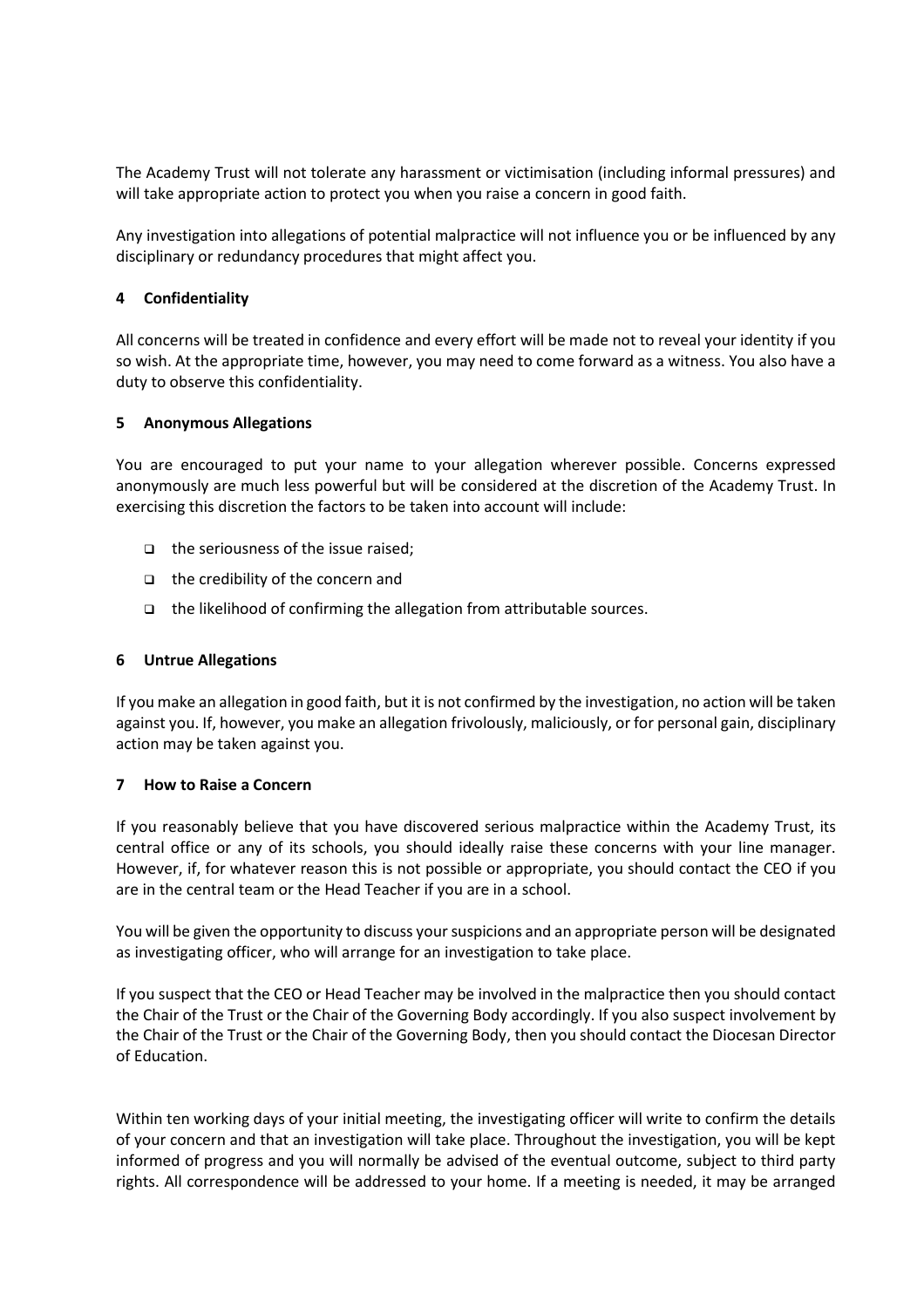off site if you wish, and a union representative or a friend may accompany you. Although records will need to be kept as the enquiries progress, these will be of an anonymous nature.

There can be no prescribed time limits for completion of the investigative process, but it will obviously be in the interests of all concerned if the issue is resolved without delay.

If you have any complaint about the way in which the investigation is being handled then you should raise this with the designated investigating officer in the first instance. If the complaint remains unresolved then you may contact the Diocesan Director of Education with your concerns.

When the investigation is complete a report will be presented to the board of directors or the governing body, which will decide upon the appropriate course of action. Subject to any relevant legal constraints, you will be informed of the action to be taken. If you do not agree with the outcome then you will have seven days in which to make your concerns known to the board of directors or governing body, via the Chair of the Trust or the Diocesan Director of Education. If you remain dissatisfied with the response from the board of directors or the governing body, then you may consider contacting the Secretary of State for Children, Schools and Families, who has the power to intervene if the board of directors or governing body appears to be acting unreasonably. You should be aware, however, that this course of action could have serious implications for the Academy trust and/or schools.

At no stage should you contact the media without the written permission of the Chair of the Board of Directors. Such action would be a breach of confidentiality and could result in disciplinary proceedings against you.

### **8 List of Contacts**

Chair of the St Thomas Aquinas Catholic Academy Trust: Sarah Noon Office for correspondence: Unit 5 Charnwood Edge Business Park Syston Road Cossington LE7 4UZ

CEO of the St Thomas Aquinas Catholic Academy Trust: Neil Lockyer Office for correspondence: Unit 5 Charnwood Edge Business Park Syston Road Cossington LE7 4UZ

Director of Education: Peter Giorgio Secretary of State for Education Diocesan Education Service **Diocesan Education** Diocesan Centre Castle View House Mornington Crescent **East Lane** Derby DE22 4BD Runcorn 01332 293833 Cheshire WA7 2GJ

0370 000 2288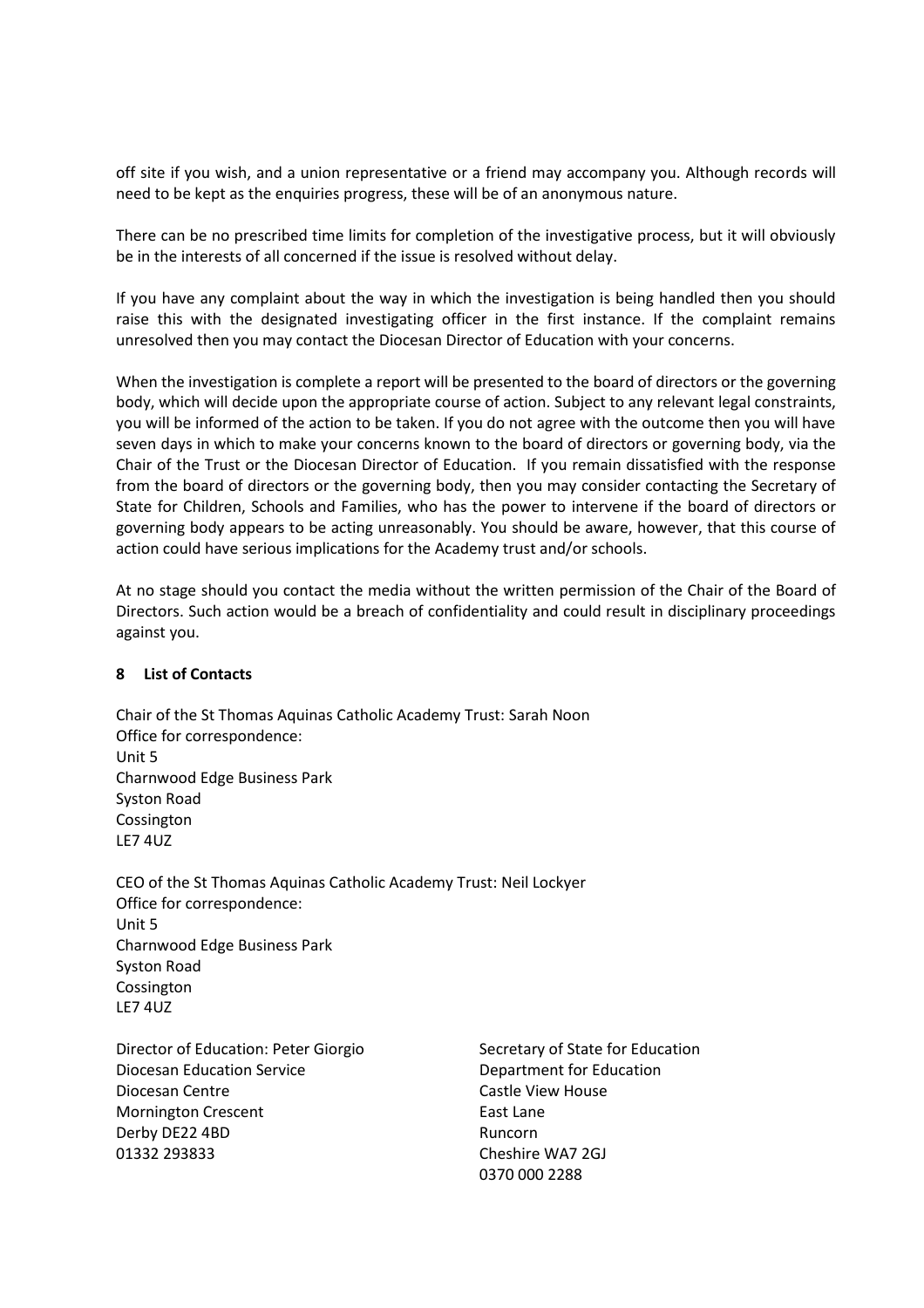#### Schools

Sacred Heart Catholic Academy Mere Close Leicester LE5 3H 01162624418 Chair of Governors Mr E Hayes

St Joseph's Catholic Academy Armadale Drive Leicester Le5 1HF 01162416197 Chair of Governors Mrs K Howells

St Thomas More Catholic Academy Newstead Road Leicester LE2 3TA 01162706365 Chair of Governors Mrs C Gribbon

St Josephs Catholic Voluntary Academy Coventry Road Market Harborough Leicestershire LE16 9BZ 01858 465359 Chair of Governors Mr M McGowan

St John Fisher Catholic Academy Shenley Road Wigston Leicestershire LE18 3 QL 01162882203 Chair of Governors Mr J Stanley

Christ the King Catholic Voluntary Academy Glenfield Road Leicester LE3 6DF 0116 285 7261 Chair of Governors Mr M Wakeley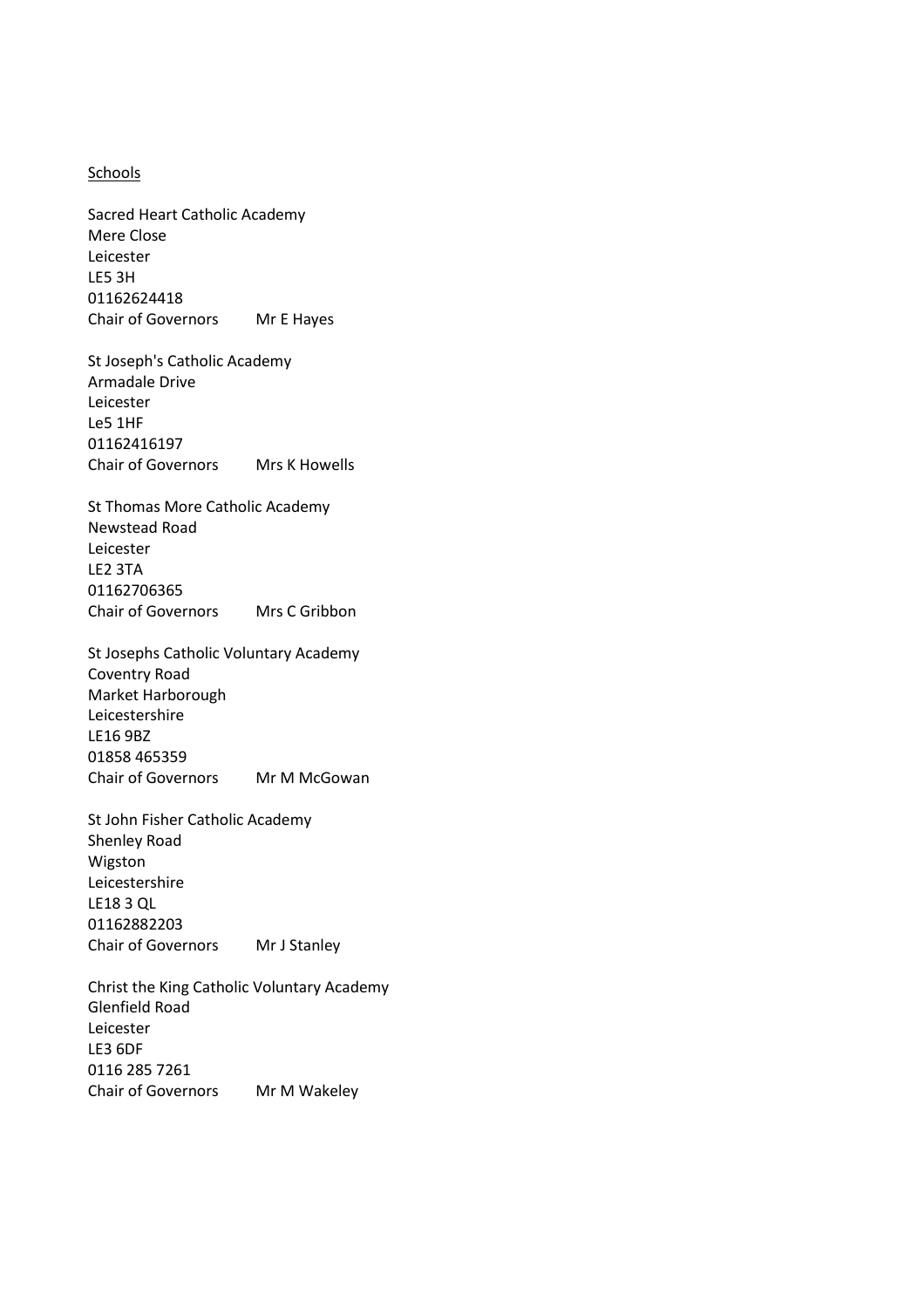Holy Cross Catholic School, a Voluntary Academy Stonesby Ave Leicester LE2 6TY 01162 833135 Chair of Governors Fr D Rocks

St Patrick's Catholic Voluntary Academy Harrison Road Leicester LE4 6QN 01162 661149 Chair of Governors Mr D Niven

English Martyrs' Catholic School, A Voluntary Academy Anstey Lane Leicester LE4 0JF 0116 2428880 Chair of Governors Mrs J Washington

St Paul's Catholic Voluntary Academy Spencefield Lane Evington Leicester LE5 6HN 0116 241 4057 Chair of Governors Mrs L O'Brien

St Peters Catholic Voluntary Academy Mill Lane Earl Shilton LE9 7AW 01455 843840 Chair of Governors Mrs Z Morgan

Bishop Ellis Catholic Primary School Barkby Thorpe Lane Thurmaston Leicester LE4 8GP 01162 695510 Chair of Governors Mrs EO'heagan

St Francis Catholic Primary School, A Voluntary Academy Dalby Road Melton Mowbray LE13 0BP 01664562891 Chair of Governors Mr J Morgan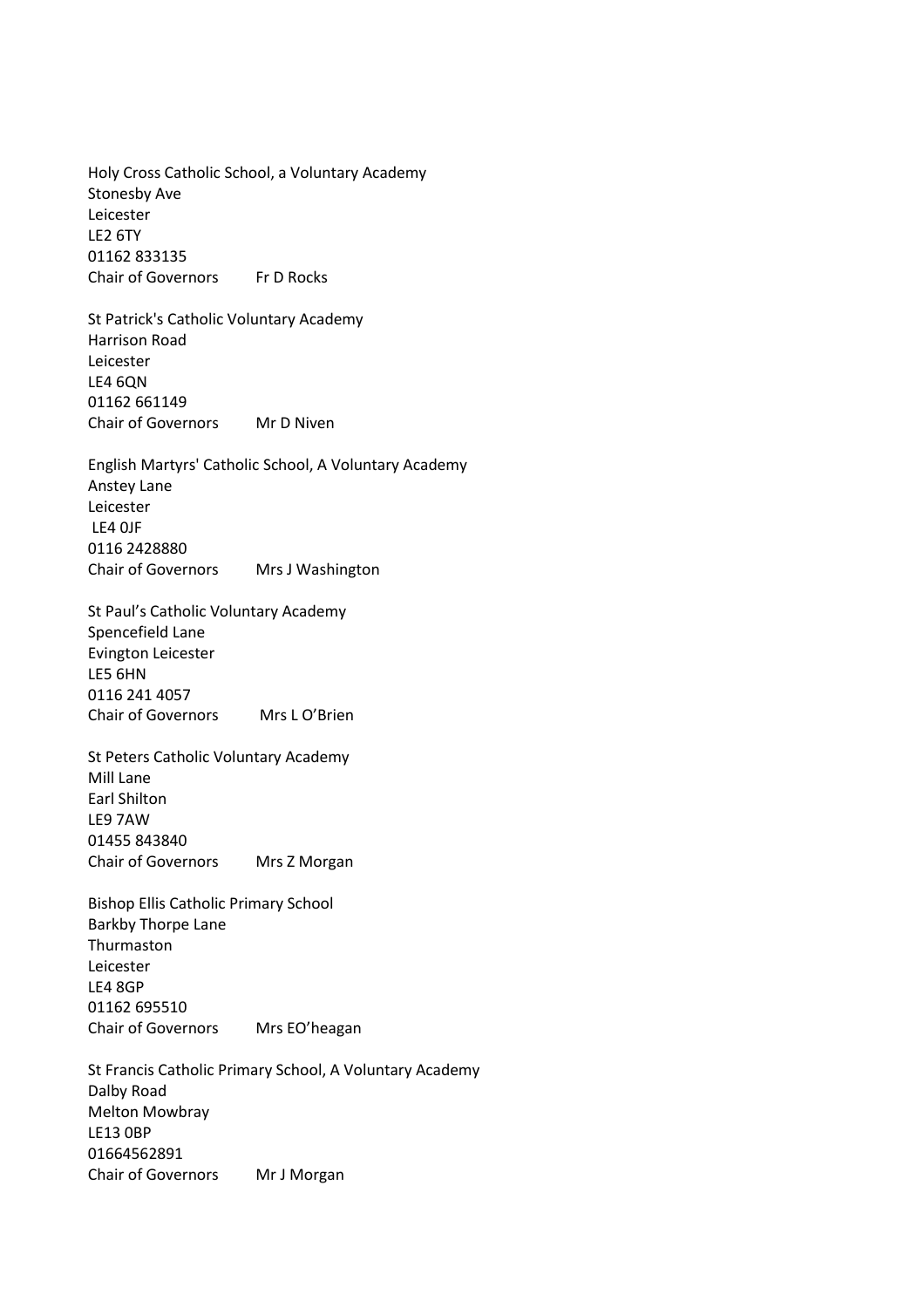St Charles' Catholic Primary Voluntary Academy Bosworth Road Measham Swadlincote DE12 7LQ 01530 270572 Chair of Governors Mr N Pearce

St. Clare's Primary School, a Catholic Voluntary Academy Convent Drive Coalville LE67 3SF 01530 837747 Chair of Governors tbc

Sacred Heart Catholic Voluntary Academy Beacon Road Loughborough LE11 2BG 01509 212204 Chair of Governors Mr F Fey

St Mary's Catholic School, A Catholic Voluntary Academy Hastings Road Loughborough LE11 0AX 01509 212621 Chair of Governors Mr L Rollason

St Winifred's Catholic Voluntary Academy Britannia Street Shepshed LE12 9AE 01509 503353 Chair of Governors Mrs C Lawe

Holy Cross School, A Catholic Voluntary Academy Parsonwood Hill, Whitwick LE67 5AT 01530 832799 Chair of Governors Mrs L Kilday

De Lisle College, a Catholic Voluntary Academy Thorpe Hill Loughborough LE11 4SQ 01509 268 739 Chair of Governors Mrs E Smith / Mrs M Jane